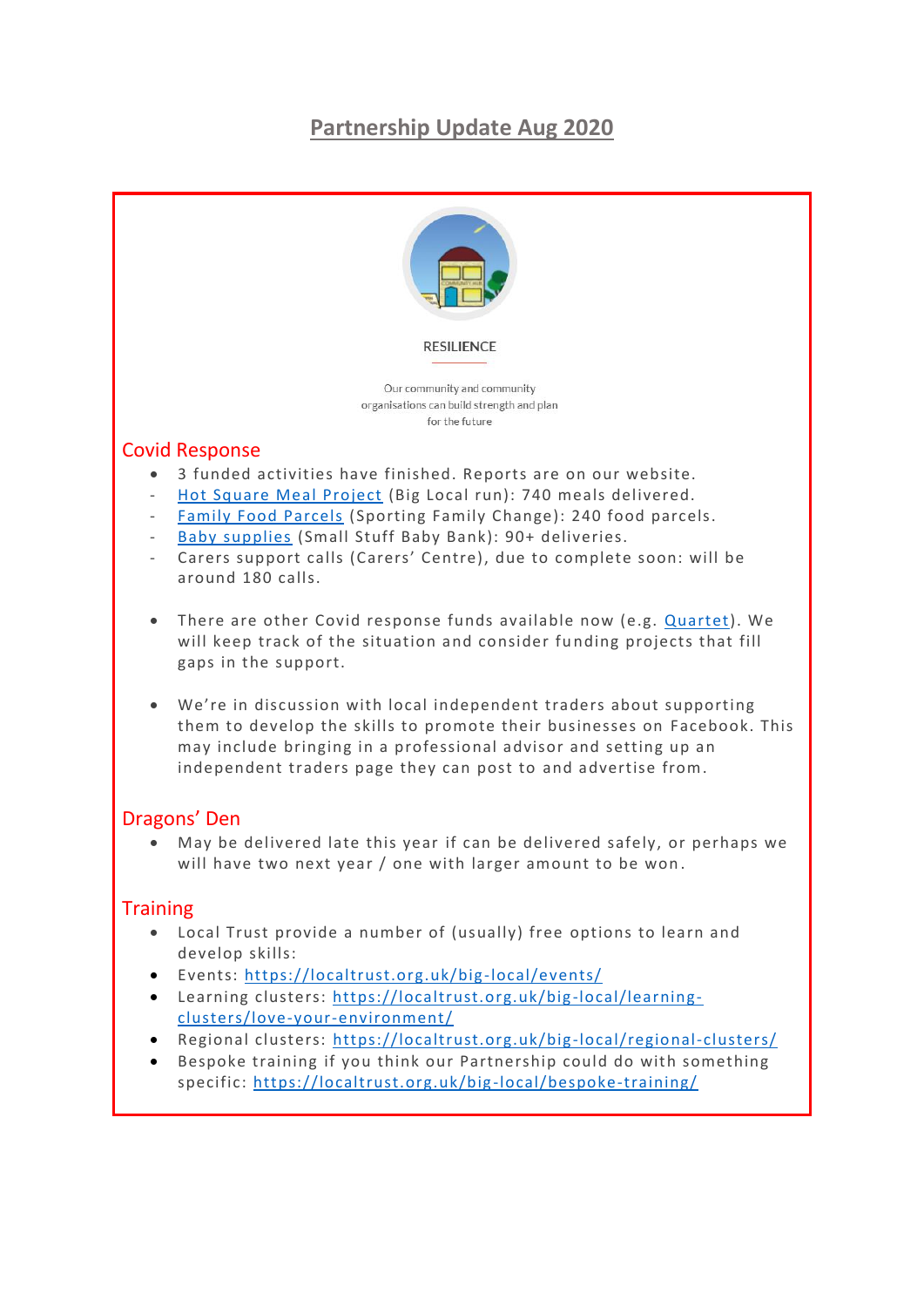

#### YOUTH SKILLS

Young people can shape a youth service that works for them

#### Youth Programme

• Understandably, the Learn to Lead project we are funding in Norton Hill school is delayed until some semblance of normality is restored and Learn to Lead and Norton Hill can develop a plan for its delivery.